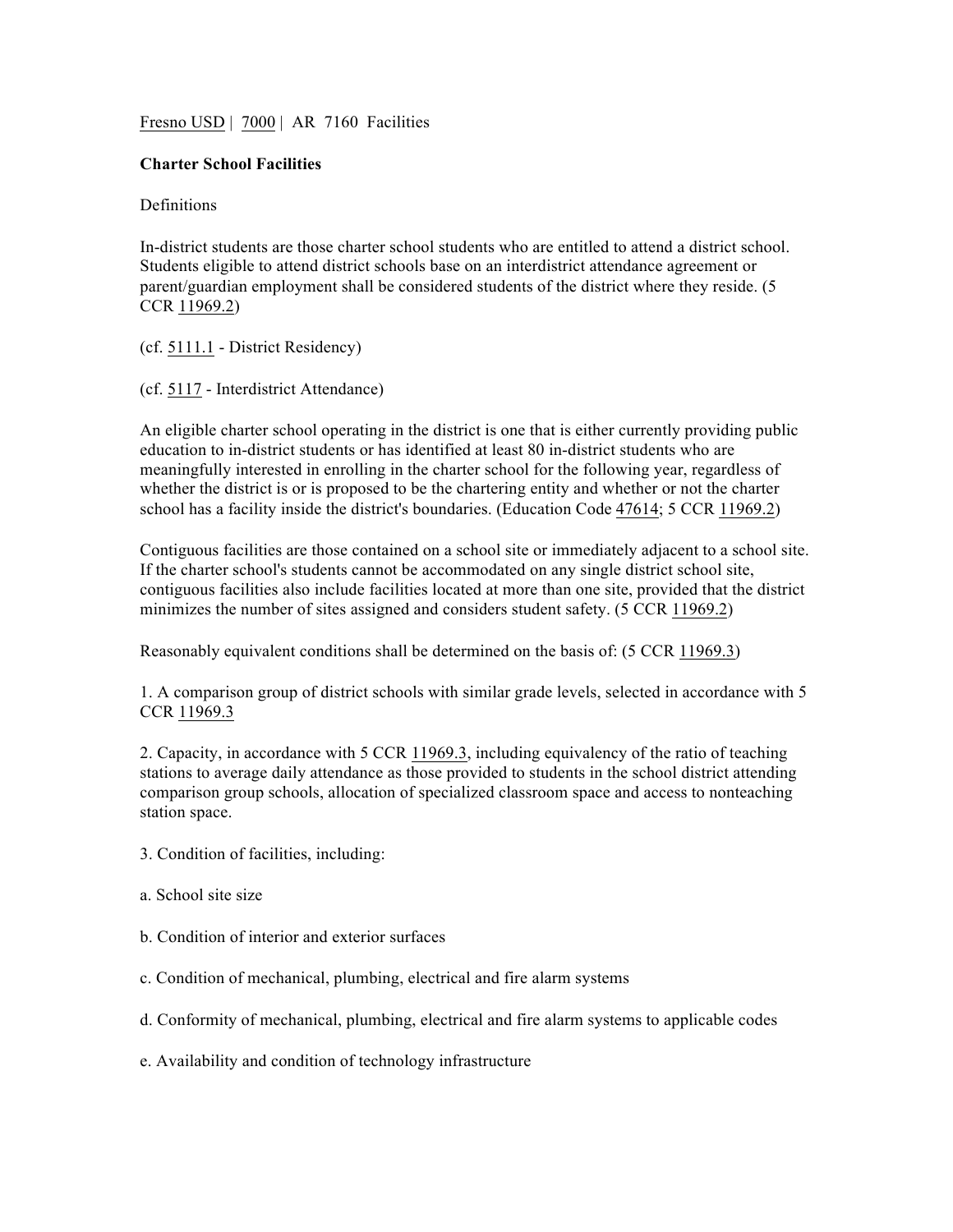f. Suitability of the facility as a learning environment, including but not limited to lighting, noise mitigation, and size for intended use

g. The manner in which the facility is furnished and equipped

(cf. 7111 - Evaluating Existing Buildings)

As of November 8, 2003, or on the first day of July following the passage of a local school bond measure, the district shall make available to a charter school operating in the district facilities within the district sufficient for the charter school to accommodate all of its in-district students in conditions reasonably equivalent to those in other district schools. Facilities provided to charter schools shall be contiguous and shall be furnished and equipped as necessary to conduct classroom-based instruction. (Education Code 47614; 5 CCR 11969.2, 11969.4)

(cf. 0420.4 - Charter Schools)

(cf. 7110 - Facilities Master Plan)

If a charter school was established through the conversion of an existing public school, the condition of the facility previously used by the district shall be considered to be reasonably equivalent for the first year the charter school uses the facility. (5 CCR11969.3)

The district shall not be required to use unrestricted general fund revenues to rent, buy of lease facilities for charter schools. The district may charge the charter school a pro rata share of its facilities cost that the district pays with unrestricted general fund revenues.

(Education Code 47614; 5 CCR 11969.7)

Procedures for requesting facilities shall include the following steps:

1. A charter school must be operating in the district as defined in Education Code 47614 before it submits a request for facilities. A new or proposed charter school is eligible to request facilities for a particular fiscal year only if it submitted its charter petition before November 15 of the fiscal year preceding the year for which facilities are requested. A new charter school is entitled to receive facilities only if its petition was approved before March 1 of the fiscal year preceding the year for which facilities are requested. (5 CCR 11969.9)

2. The charter school shall submit a written facilities request to the Governing Board by October 1 of the preceding fiscal year. A new charter school, as defined in 5 CCR 11969.9, shall submit its request by January 1 of the preceding fiscal year. The request shall include: (Education 47614; 5 CCR 11969.9)

a. Reasonable projections of in-district and total average daily attendance and total classroom average daily attendance, broken down by grade level and by the schools that the students would otherwise attend

b. A description of the methodology for the projections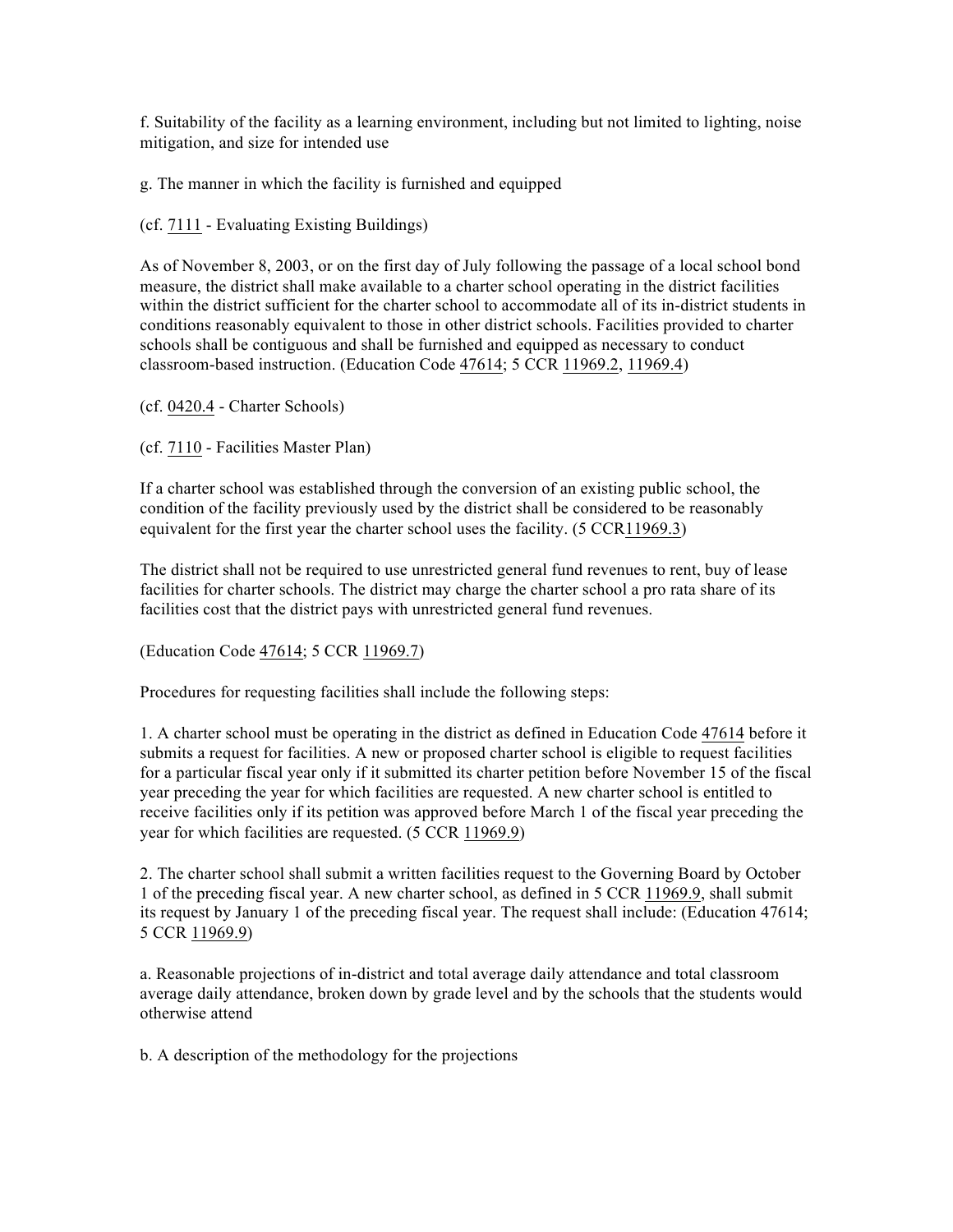c. If relevant, documentation of the number of in-district students meaningfully interested in attending the charter school

d. The charter school's instructional calendar

e. Information regarding the general geographic area in which the charter school wishes to locate

f. Information on the charter school's educational program that is relevant to assignment of facilities

In submitting a facilities request, the charter school shall use a form specified by the district. The charter school shall distribute, or otherwise make available for review, the written request to interested parties, including but not limited to parents/guardians and school staff.

3. The Board shall review the charter school's projections of in-district and total average daily attendance and in-district and total classroom average daily attendance, and shall provide the charter school a reasonable opportunity to respond to any concerns raised by the district. (5 CCR 11969.9)

4. The district may deny a facilities request when the projected average daily attendance for the year is less than 80. (Education Code 47614)

5. The Board shall prepare a preliminary proposal regarding the space to be allocated to the charter school and the pro rata share amount, and shall provide the charter school a reasonable opportunity to review and comment on the proposal. (5 CCR 11969.9)

6. The Board shall provide a final notification of the space offered to the charter school by April 1 proceeding the fiscal year for which facilities are requested. The notification shall identify: (5 CCR 11969.9)

a. The teaching station and nonteaching station space offered for the exclusive use of the charter school and that to be shared with district-operated programs

b. Arrangements for sharing any shared space

c. The assumptions of in-district classroom average daily attendance upon which the allocation is based, and a written explanation of the reasons for any differences than those submitted by the charter school

d. The pro rata share amount

e. The payment schedule for the pro rata amount, which shall take into account the timing of revenues from the state and from local property taxes

7. The charter school shall provide written notification to the Board, by May 1 or within 30 days after the district notification, whichever is later, whether or not it intends to occupy the offered space. (5 CCR 11969.9)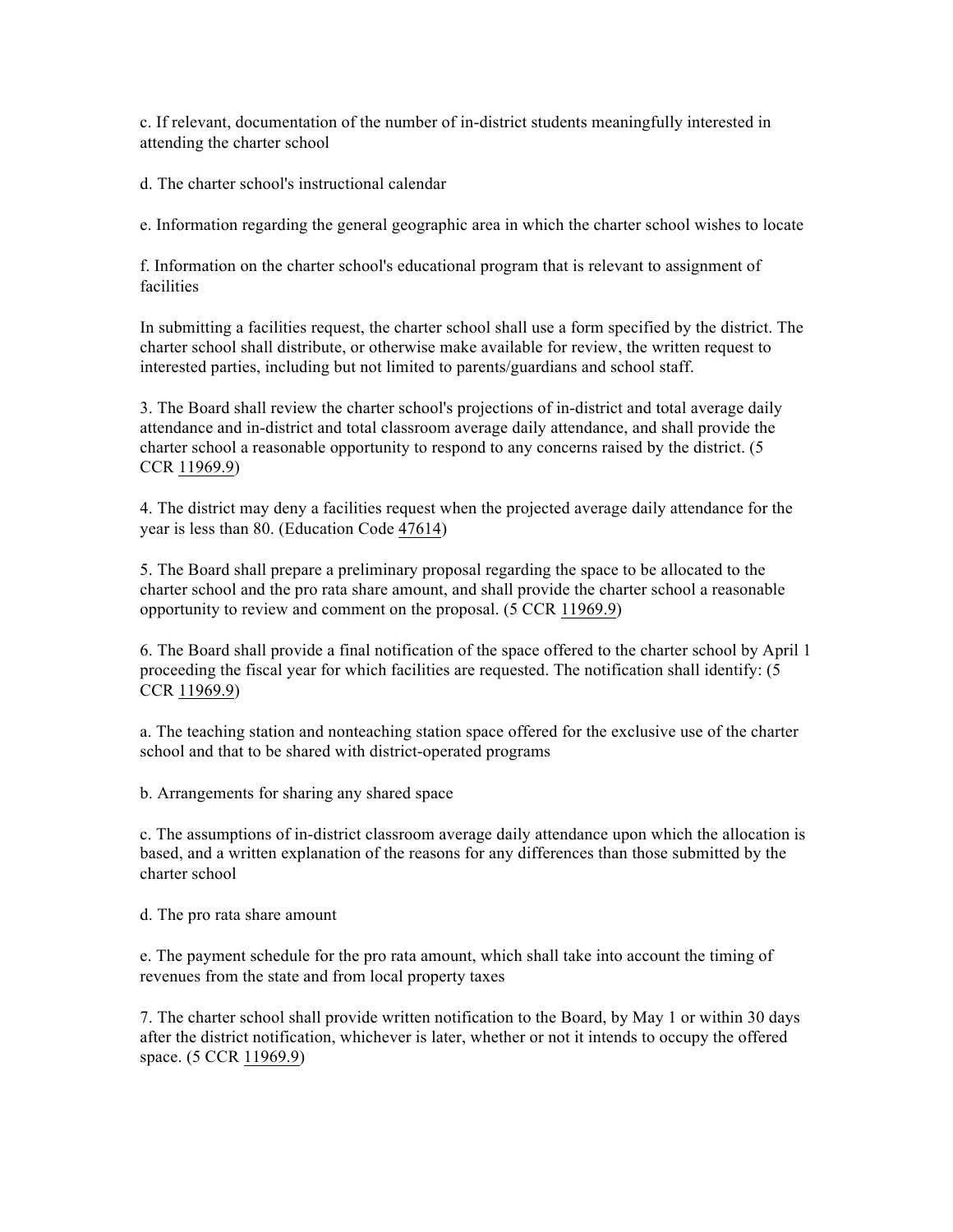The district and charter school shall negotiate an agreement regarding the use of and payment for the space. The agreement shall contain the information included in item #6 above. (5 CCR 11969.9)

This agreement also shall require the charter school to maintain liability insurance naming the district as an additional insured in order to indemnify the district for any damage or loss for which the charter school is liable, and that the charter school shall comply with Board policies regarding the operations and maintenance of school facilities, furnishings and equipment.

## (cf. 3530 - Risk Management/Insurance)

The space allocated to the charter school shall be furnished, equipped and available for occupancy at least seven days prior to the first day of instruction of the charter school. (5 CCR 11969.9)

Space allocated for use by the charter school shall not be sublet or used for purposes other than those that are consistent with Board policies and district practices without permission of the Superintendent or designee. (5 CCR 11969.5)

(cf. 1330 - Use of School Facilities)

Facilities, furnishings and equipment provided to a charter school by the district shall remain the property of the district. The district shall be responsible for projects eligible to be included in the district's deferred maintenance plan and the replacement of district-provided furnishings and equipment in accordance with district schedules and practices. The ongoing operations and maintenance of facilities, furnishings and equipment shall be the responsibility of the charger school. (Education Code 47614; 5 CCR 11969.2, 11969.4)

The charter school shall report actual in-district and total average daily attendance and classroom average daily attendance to the district every time that the charter school reports average daily attendance for apportionment purposes. If the charter school generates less average daily attendance than projected, the charter school shall reimburse the district for the over-allocated space at rates set by the State Board of Education. (Education Code 47614; 5 CCR 11969.9)

Funding for New Construction

Applications for facilities funding for new construction pursuant to Education Code 17078.52- 17078.62 may be submitted by either: (Education Code 17078.53)

1. The district on behalf of a charter school that is physically located within the geographical boundaries of the district

2. A charter school on its own behalf, if the charter school has provided written notification of its intent to both the Board and Superintendent at least 30 days prior to submitting the preliminary application that had demonstrated construction grant eligibility based on current enrollment data.

Any project applying for such funding shall: (Education Code 17078.54)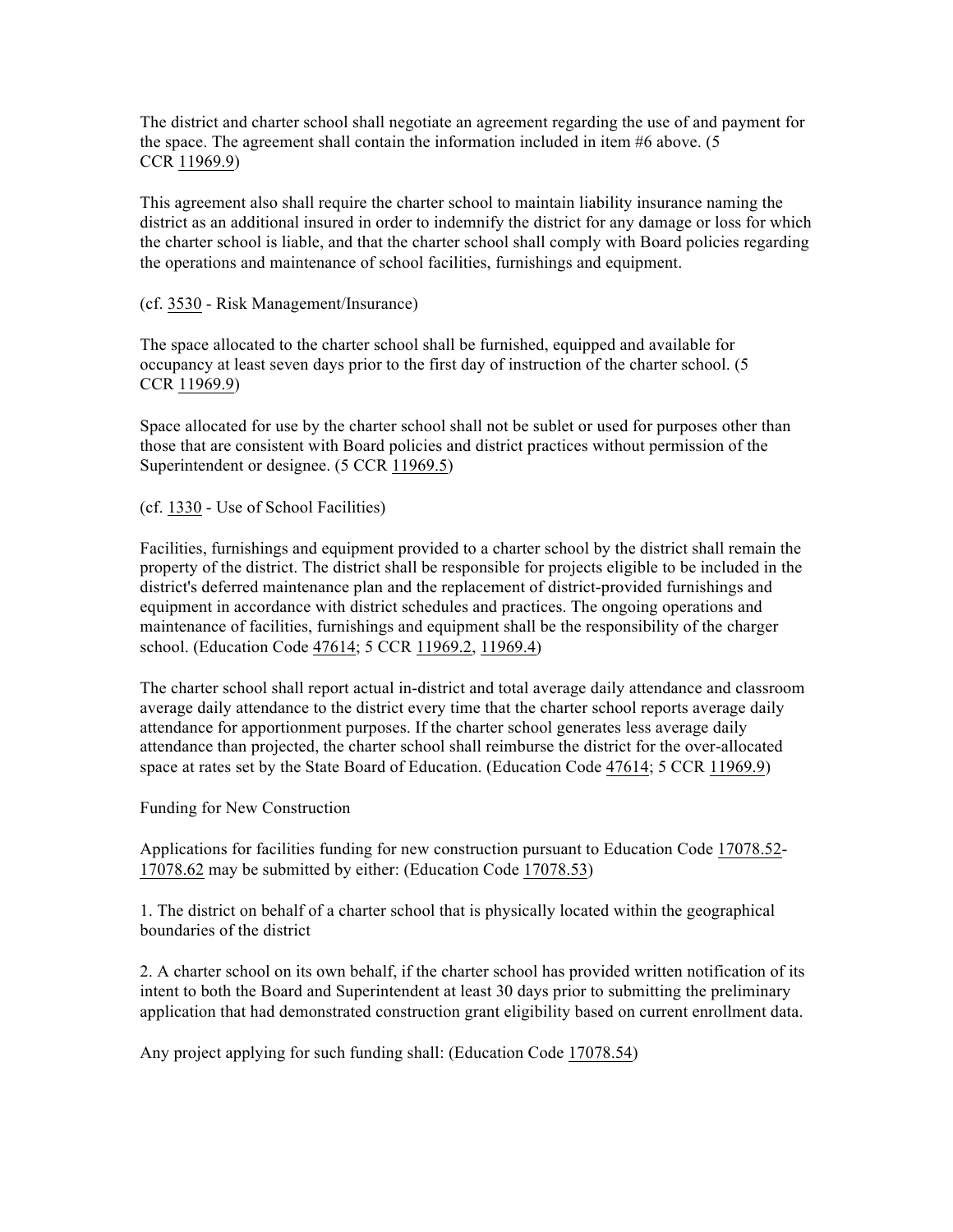1. Meet all requirements for public school construction, including Field Act, plan approvals, toxic substance review, site selection and site approval that apply to noncharter school projects

(cf. 7150 - Site Selection and Development)

2. Fund only new construction to be physically located within the geographical jurisdiction of the district.

If a charter school ceases to use any facilities funded through this program, the facility may be used for other purposes in accordance with the priorities established in Education Code 17078.62.

Zoning Ordinances

Upon a two-thirds vote, the Board may render a city or county ordinance inapplicable to a charter school facility if the facility is physically located within the district's geographical jurisdiction. (Government Code 53097.3)

(cf. 9323.2 - Actions by the Board)

Legal Reference:

EDUCATION CODE

17070.10-17080 Leroy F. Greene School Facilities Act of 1998, including:

17078.52-17078.66 Charter schools facility funding; state bond proceeds

17280-17317 Field Act

46600 Interdistrict attendance agreements

47600-47616.5 Charter Schools Act of 1992, as amended

48204 Residency requirements for school attendance

GOVERNMENT CODE

53094 Authority to render zoning ordinance inapplicable

53097.3 Charter school ordinances

CODE OF REGULATIONS, TITLE 2

1859.160-1859.171 Charter school facilities program, new construction

CODE OF REGULATIONS, TITLE 5

11969.1-11969.9 Charter school facilities